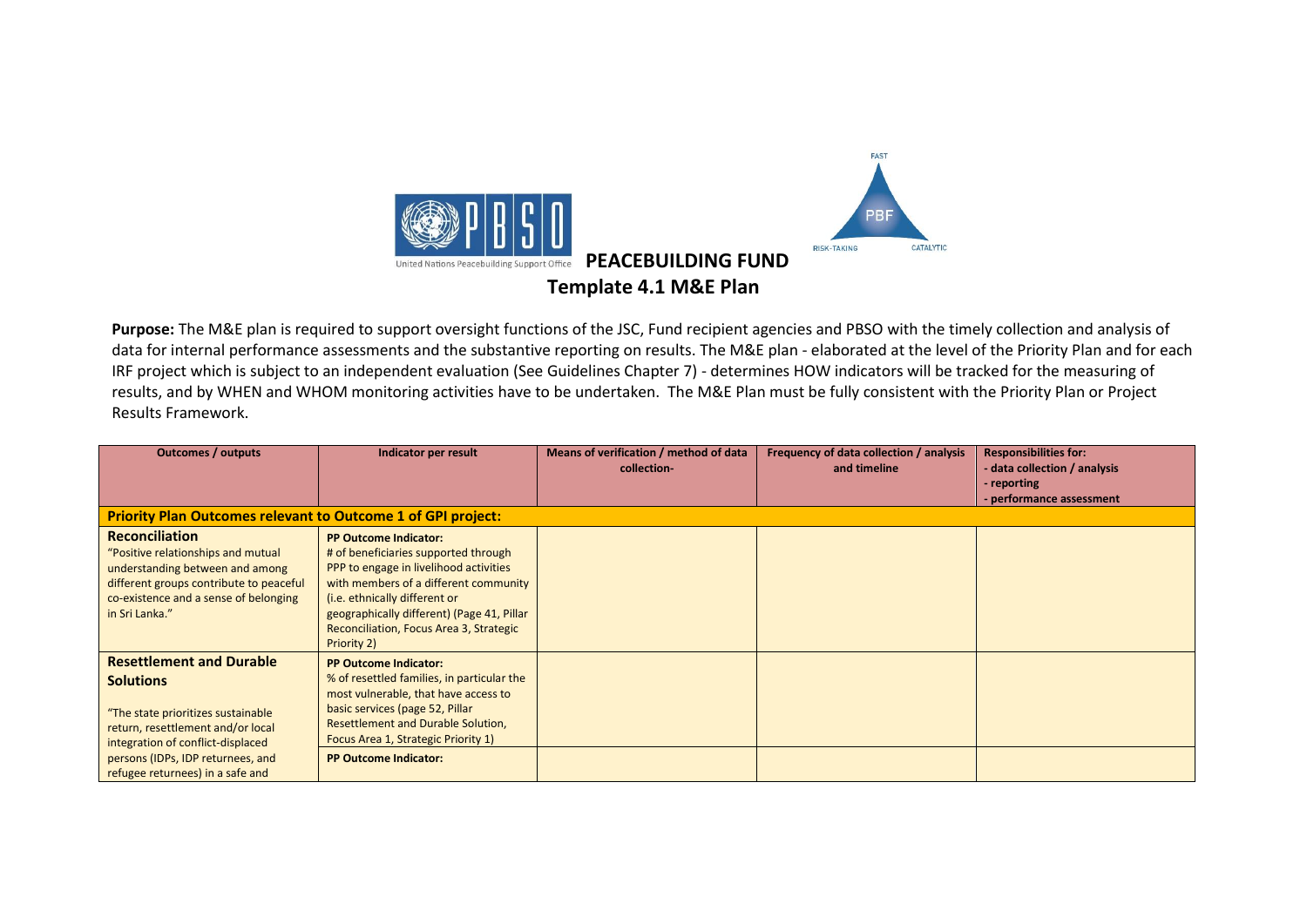| dignified manner to rebuild lives and<br>communities."                                                                                                                                                                                                               | % of resettled families with access to<br>improved livelihood and employment<br>opportunities (page 52, Pillar<br>Resettlement and Durable Solution,<br>Focus Area 3, Strategic Priority 2)                                            |                                                                                                                                                                                                                                                                                                                                                                        |                                                                                    |                                                                                                                                                                                                                                                                                                                                                                              |
|----------------------------------------------------------------------------------------------------------------------------------------------------------------------------------------------------------------------------------------------------------------------|----------------------------------------------------------------------------------------------------------------------------------------------------------------------------------------------------------------------------------------|------------------------------------------------------------------------------------------------------------------------------------------------------------------------------------------------------------------------------------------------------------------------------------------------------------------------------------------------------------------------|------------------------------------------------------------------------------------|------------------------------------------------------------------------------------------------------------------------------------------------------------------------------------------------------------------------------------------------------------------------------------------------------------------------------------------------------------------------------|
| <b>Priority Plan Outcomes relevant to Outcome 2 of GPI project:</b>                                                                                                                                                                                                  |                                                                                                                                                                                                                                        |                                                                                                                                                                                                                                                                                                                                                                        |                                                                                    |                                                                                                                                                                                                                                                                                                                                                                              |
| <b>Transitional Justice</b><br>"Government leads a credible, victim-<br>centric process of accountability, truth<br>seeking reparations for past violations<br>and guarantees of non-recurrence in<br>line with international standards and<br>obligations."         | <b>PP Outcome Indicator:</b><br>% of community members that feel<br>community based mechanisms are<br>helping their community to deal with<br>the past (pg. 36, Pillar Transitional<br>Justice, Focus Area 4, Strategic Priority<br>2) |                                                                                                                                                                                                                                                                                                                                                                        |                                                                                    |                                                                                                                                                                                                                                                                                                                                                                              |
|                                                                                                                                                                                                                                                                      | <b>PP Outcome Indicator:</b><br>Number of people accessing psycho<br>social services in the north and the east<br>(pg. 36, Pillar Transitional Justice, Focus<br>Area 4, Strategic Priority 2)                                         |                                                                                                                                                                                                                                                                                                                                                                        |                                                                                    |                                                                                                                                                                                                                                                                                                                                                                              |
|                                                                                                                                                                                                                                                                      | <b>PP Outcome Indicator:</b><br>Extent of interconnectivity of civil<br>society organizations and information<br>sharing.<br>(pg. 36, Pillar Transitional Justice, Focus<br>Area 4, Strategic Priority 2)                              |                                                                                                                                                                                                                                                                                                                                                                        |                                                                                    |                                                                                                                                                                                                                                                                                                                                                                              |
| IRF project:                                                                                                                                                                                                                                                         |                                                                                                                                                                                                                                        |                                                                                                                                                                                                                                                                                                                                                                        |                                                                                    |                                                                                                                                                                                                                                                                                                                                                                              |
| <b>IRF Outcome 1:</b><br>Conflict-affected women increase their<br>economic<br>contribution<br>through<br>effectively accessing new<br>market<br>opportunities,<br>resources<br>and<br>information that have opened as a result<br>of the more peaceful environment. | <b>IRF Outcome Indicator 1 a:</b><br>Percentage increase in annual income<br>of the cooperative                                                                                                                                        | Primary data sources: Cooperative Data<br>Target group: Members of the PTK<br>women's cooperative and their male<br>family members<br>Data collection methods: Review of<br>cooperative records<br>Baseline and endline<br>Areas of Key Question:<br>Extent to which the target group<br>perceives that their access to financial<br>services when needed has improved | Frequency: Annual<br>Data analysis disaggregated by: Gender,<br>age, vulnerability | Data collection and analysis:<br><b>National Project Coordinator</b><br>Reporting:<br>National Project Coordinator in<br>collaboration with UNRC peace building<br>coordinator and respective<br>coordinators of RUNOs<br>Internal performance assessment:<br>Performance review by technical<br>officers of ILO and WFP Country Offices<br>External performance assessment: |
|                                                                                                                                                                                                                                                                      |                                                                                                                                                                                                                                        | Secondary data sources:                                                                                                                                                                                                                                                                                                                                                |                                                                                    |                                                                                                                                                                                                                                                                                                                                                                              |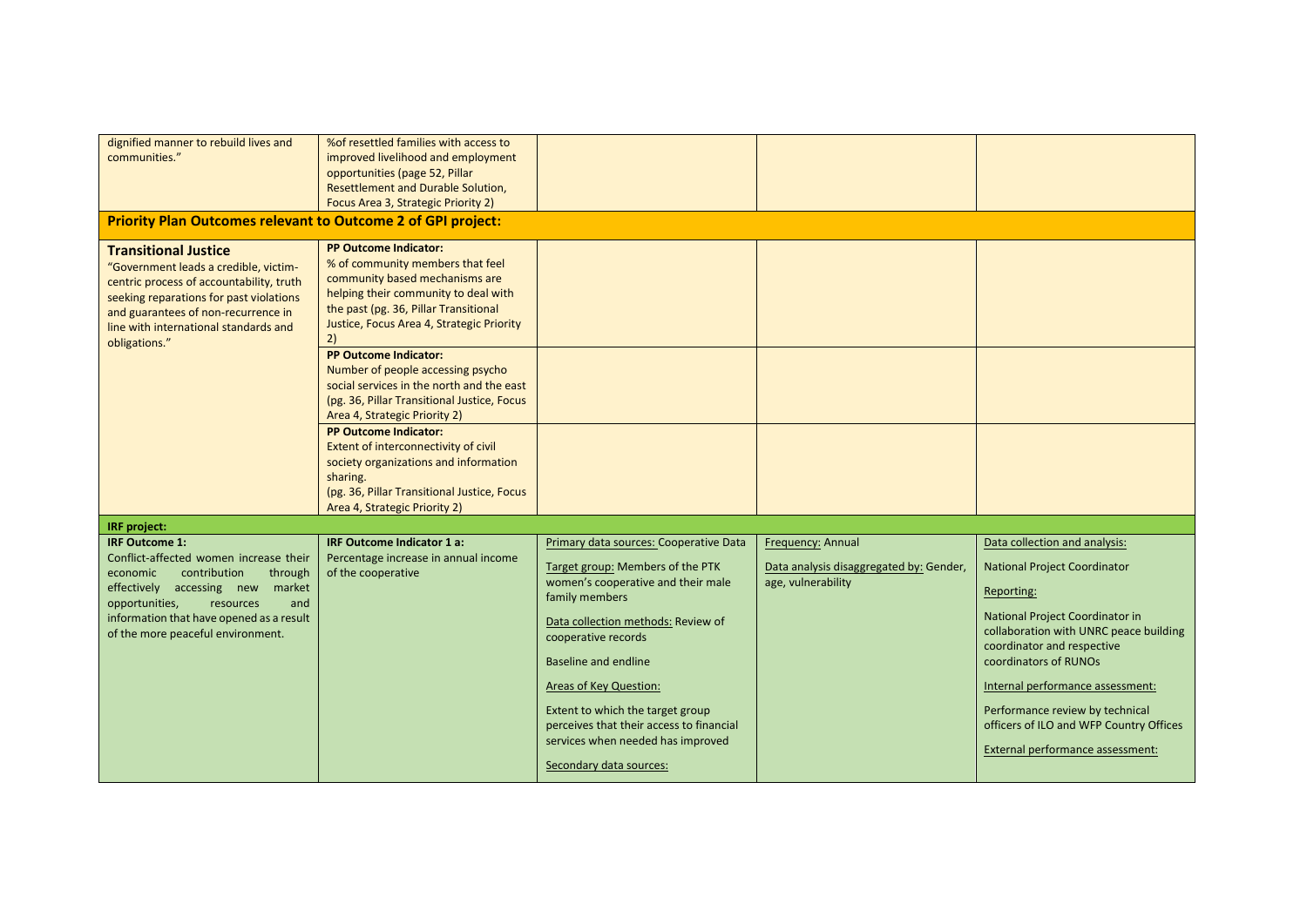| IRF Outcome Indicator 1 b:<br>PTK establishes a network with other<br>cooperatives in Mullativu district to<br>enhance the economic enterprise. | Data collected by the PTK women's<br>cooperative, Department of Census and<br>Statistics, Department of Cooperatives,<br>village councils, Divisional Secretariat,<br>and any relevant research conducted by<br>ILO and WFP<br>Primary data sources:<br><b>Cooperative Data</b><br>Target group: PTK cooperative and<br>other cooperatives in the district<br>Data collection methods:<br>PTK monitoring reports and evaluation<br>Baseline and endline<br><b>Areas of Question:</b><br>Number of meetings held between the<br>PTK cooperative and other cooperatives | Frequency: Annual<br>Data analysis disaggregated by: Gender,<br>age, vulnerability, cooperative<br>background | Internal mid-term / independent final<br>evaluation conduct according to ILO<br>and WFP regulations<br>Data collection and analysis:<br><b>National Project Coordinator</b><br>Reporting:<br>National Project Coordinator in<br>collaboration with UNRC peace building<br>coordinator and respective<br>coordinators of RUNOs<br>Internal performance assessment:<br>With the technical support of regional<br>and HQ officers of ILO and WFP<br>External performance assessment: |
|-------------------------------------------------------------------------------------------------------------------------------------------------|-----------------------------------------------------------------------------------------------------------------------------------------------------------------------------------------------------------------------------------------------------------------------------------------------------------------------------------------------------------------------------------------------------------------------------------------------------------------------------------------------------------------------------------------------------------------------|---------------------------------------------------------------------------------------------------------------|-----------------------------------------------------------------------------------------------------------------------------------------------------------------------------------------------------------------------------------------------------------------------------------------------------------------------------------------------------------------------------------------------------------------------------------------------------------------------------------|
|                                                                                                                                                 | Secondary data sources:<br>N/A                                                                                                                                                                                                                                                                                                                                                                                                                                                                                                                                        |                                                                                                               | Internal mid-term / independent final<br>evaluation conduct according to ILO<br>and WFP regulations                                                                                                                                                                                                                                                                                                                                                                               |
|                                                                                                                                                 |                                                                                                                                                                                                                                                                                                                                                                                                                                                                                                                                                                       |                                                                                                               |                                                                                                                                                                                                                                                                                                                                                                                                                                                                                   |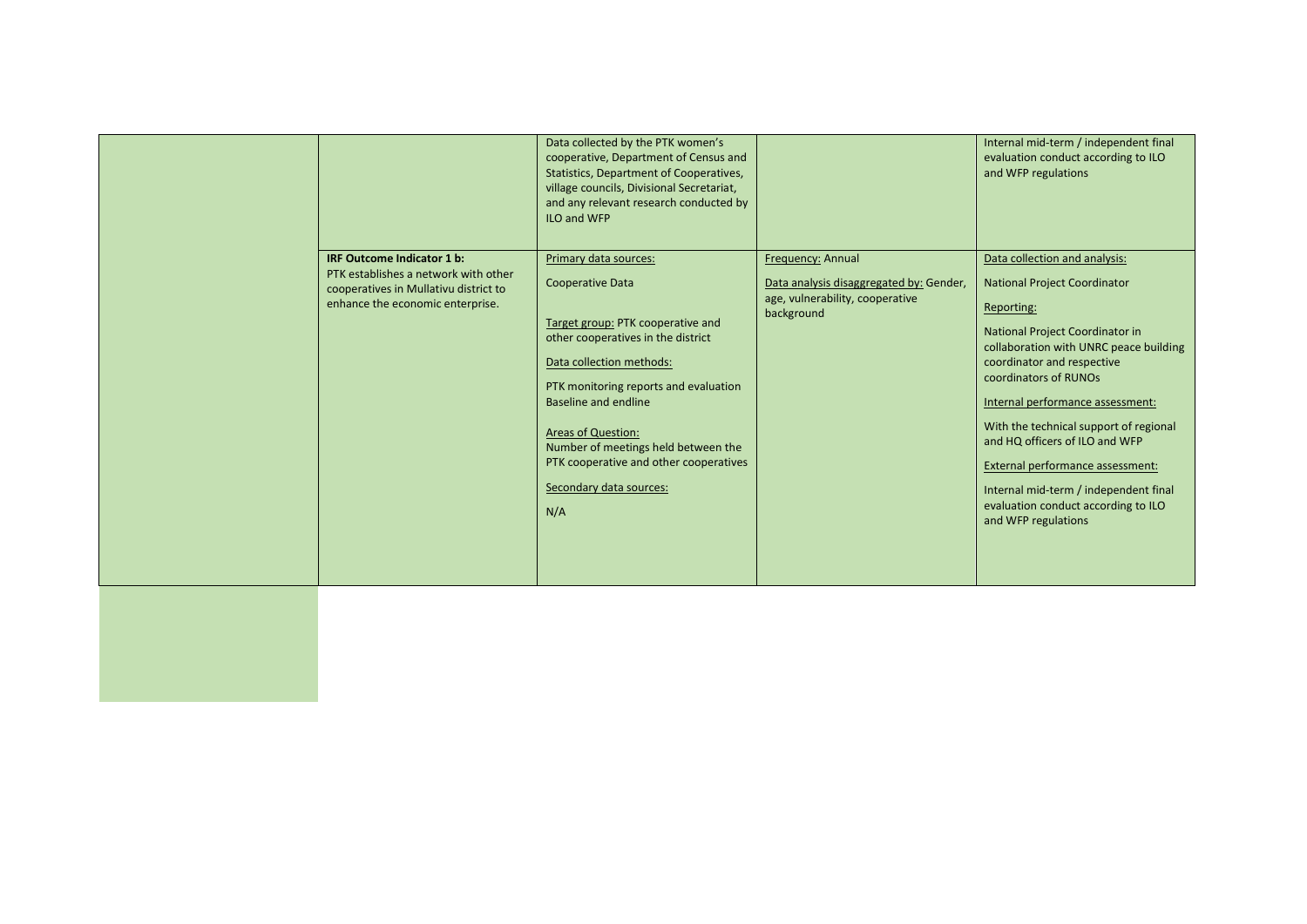|                                                                                                                                                                                                   | IRF Outcome Indicator 1c: Increase in<br>the proportion of cooperative<br>members engaged in strategy<br>planning, production, and marketing.  | Primary data sources:<br>Cooperative Data<br>Target group: PTK cooperative<br>members<br>Data collection methods:<br>PTK monitoring reports and evaluation<br>Baseline and endline<br><b>Areas of Question:</b><br>Number of members engaging in<br>strategy planning, production, and<br>marketing<br>Secondary data sources:<br>N/A                                                                                                                    | Frequency: Annual<br>Data analysis disaggregated by: age,<br>vulnerability (ex-combatants, conflict<br>affected, female headed households)<br>cooperative background | Data collection and analysis:<br><b>National Project Coordinator</b><br>Reporting:<br>National Project Coordinator in<br>collaboration with UNRC peace building<br>coordinator and respective<br>coordinators of RUNOs<br>Internal performance assessment:<br>With the technical support of regional<br>and HQ officers of ILO and WFP<br>External performance assessment:<br>Internal mid-term / independent final<br>evaluation conduct according to ILO<br>and WFP regulations                                   |
|---------------------------------------------------------------------------------------------------------------------------------------------------------------------------------------------------|------------------------------------------------------------------------------------------------------------------------------------------------|----------------------------------------------------------------------------------------------------------------------------------------------------------------------------------------------------------------------------------------------------------------------------------------------------------------------------------------------------------------------------------------------------------------------------------------------------------|----------------------------------------------------------------------------------------------------------------------------------------------------------------------|---------------------------------------------------------------------------------------------------------------------------------------------------------------------------------------------------------------------------------------------------------------------------------------------------------------------------------------------------------------------------------------------------------------------------------------------------------------------------------------------------------------------|
|                                                                                                                                                                                                   |                                                                                                                                                |                                                                                                                                                                                                                                                                                                                                                                                                                                                          |                                                                                                                                                                      |                                                                                                                                                                                                                                                                                                                                                                                                                                                                                                                     |
| IRF Output 1.1:<br>The women's cooperative gains the<br>knowledge, skills, insights and<br>networks required to better integrate<br>in society to position themselves to<br>access to new markets | IRF Output Indicator 1.1.1:<br>The cooperative develops a viable<br>business strategy with networking plan<br>and SMART milestones/objectives. | Primary data sources:<br>Strategy plan document and<br>progressive implementation<br>Target group: Members of the PTK<br>women's cooperative, and immediate<br>private sector and government partners<br>Data collection methods:<br>Review of strategy document<br>Interview with key local stakeholder<br>groups<br>Baseline and endline<br>Secondary data sources:<br><b>Crop Production Data from Provincial</b><br><b>Department of Agriculture</b> | Frequency: Quarterly<br>Data analysis disaggregated by: Gender,<br>ethnic group, and community                                                                       | Data collection and analysis:<br>Project steering committee and<br><b>National Project Coordinator</b><br>Reporting:<br>National Project Coordinator in<br>collaboration with UNRC peace building<br>coordinator and respective<br>coordinators of RUNOs<br>Internal performance assessment:<br>With the technical support of regional<br>and HQ officers of ILO and WFP<br>External performance assessment:<br>Internal mid-term / independent final<br>evaluation conduct according to ILO<br>and WFP regulations |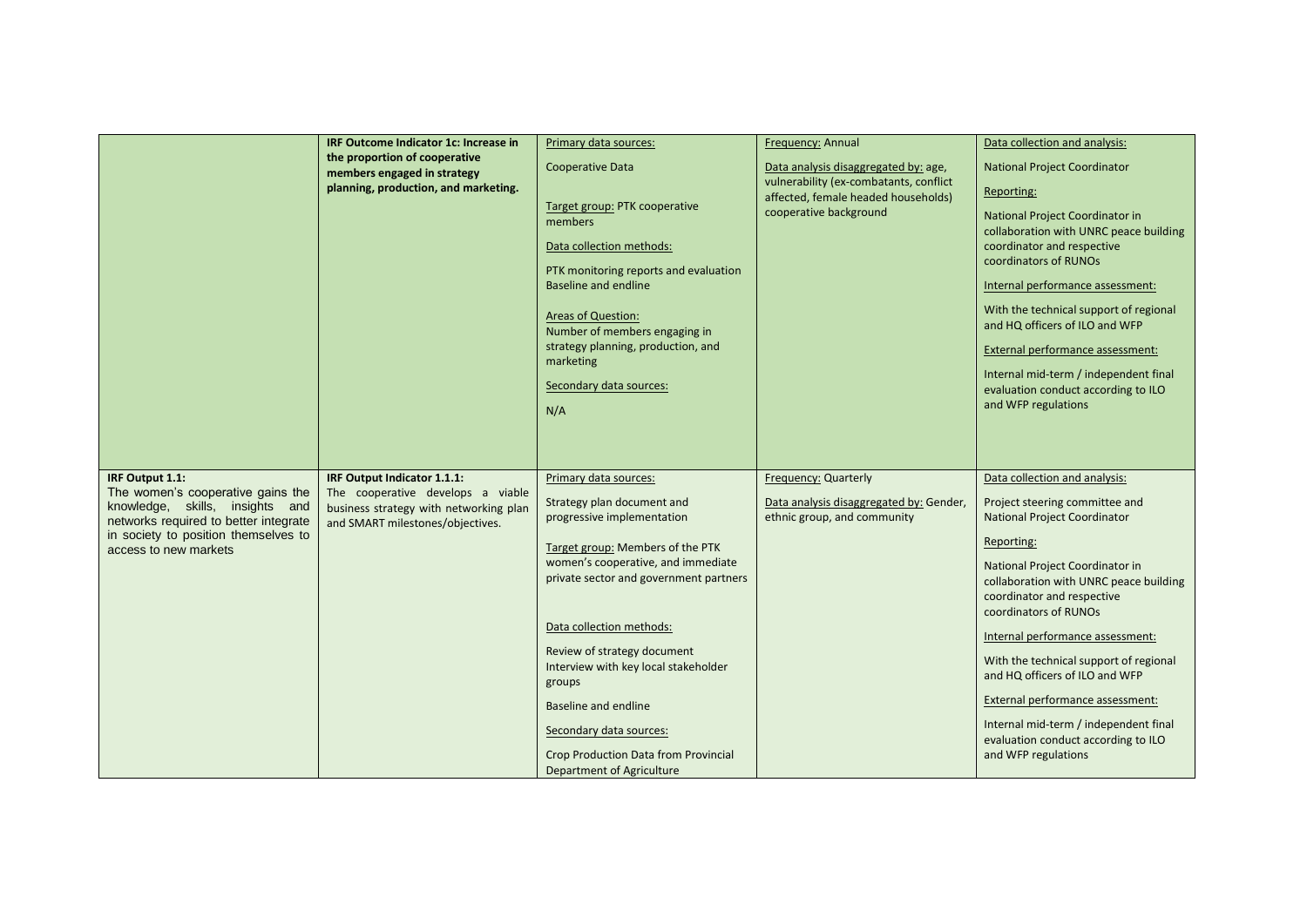| IRF Output Indicator 1.1.2:<br>A minimum of 50 cooperative members<br>participate in Sinhala and English classes<br>and attain B1 language<br>level<br>competency by the end of the project. | Primary data sources:<br>Language tests<br>Target group: Members of the PTK<br>women's cooperative<br>Data collection methods: Feedback<br>from language institute<br>Baseline and endline<br>Secondary data sources:<br>Interviews with members                                                                                                                          | Frequency: Six months<br>Data analysis disaggregated by: Age,<br>vulnerability, ethnic/language group | Data collection and analysis:<br><b>National Project Coordinator</b><br>Reporting:<br>National Project Coordinator in<br>collaboration with UNRC peace building<br>coordinator and respective<br>coordinators of RUNOs<br>Internal performance assessment:<br>Performance review by technical<br>officers of ILO and WFP Country Offices<br>External performance assessment:<br>Internal mid-term / independent final<br>evaluation conduct according to ILO<br>and WFP regulations                                           |
|----------------------------------------------------------------------------------------------------------------------------------------------------------------------------------------------|---------------------------------------------------------------------------------------------------------------------------------------------------------------------------------------------------------------------------------------------------------------------------------------------------------------------------------------------------------------------------|-------------------------------------------------------------------------------------------------------|-------------------------------------------------------------------------------------------------------------------------------------------------------------------------------------------------------------------------------------------------------------------------------------------------------------------------------------------------------------------------------------------------------------------------------------------------------------------------------------------------------------------------------|
| IRF Output Indicator 1.1.3:<br>collective<br>members<br>All<br>are<br>competent in at least 1 new skills<br>area relevant to the strategy plan by<br>the end of project                      | Primary data sources:<br>Technical assessment of members'<br>capacity<br>Target group: Members of the PTK<br>women's cooperative<br>Data collection methods: Surveys and<br>direct observation of members skills,<br>outputs, confidence and competency<br>Baseline and endline<br>Secondary data sources:<br>Feedback from government and private<br>sector stakeholders | Frequency: Six months<br>Data analysis disaggregated by: Age,<br>vulnerability and community          | Data collection and analysis:<br><b>National Project Coordinator</b><br>Reporting:<br>National Project Coordinator in<br>collaboration with UNRC peace building<br>coordinator and respective<br>coordinators of RUNOs<br>Internal performance assessment:<br>With the technical support of regional<br>and HQ offices of ILO and WFP, and<br>review by project steering committee<br>External performance assessment:<br>Internal mid-term / independent final<br>evaluation conduct according to ILO<br>and WFP regulations |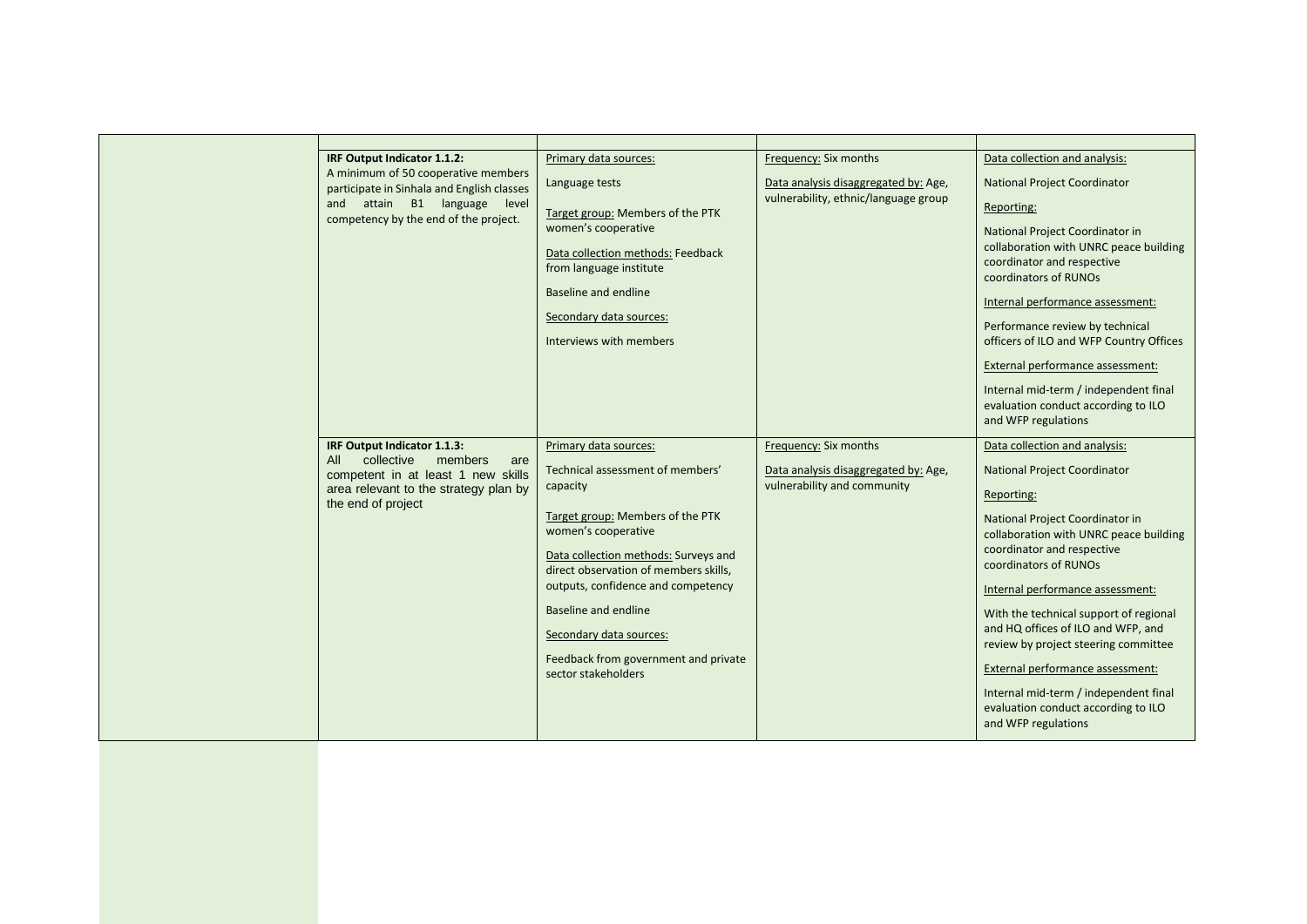| <b>IRF Outcome 2:</b><br>Conflict affected women leverage<br>their increased social status to be a<br>leading voice in the region's informal<br>private sector's contribution to<br>peacebuilding. | <b>IRF Outcome Indicator 2 a:</b><br>By the end of the project period, PTK<br>women's cooperative has participated<br>in planning, implementation, and<br>execution of peacebuilding initiatives<br>together with other women's groups,<br>ex-combatants, and conflict-affected<br>women in the region.<br>By the end of the project period PTK<br>has established or is actively<br>involved in peacebuilding with a<br>network of other female former<br>combatant and conflict affected<br>women cooperatives | Primary data sources:<br>Cooperative Data<br>PTK reports<br>Media coverage<br><b>Monitoring reports</b><br>Evaluation<br>Target group: PTK cooperative<br>members<br>Data collection methods: Track reports<br>on actions<br>Baseline and endline<br>Areas of Key Question:<br>Number of actions taken on<br>peacebuilding actions and networks<br>established<br>Number of PTK cooperative members<br>engaged in peacebuilding efforts<br>The vulnerability of the PTK cooperative<br>members<br>Secondary data sources: | <b>Frequency: Annual</b><br>Data analysis disaggregated by: type of<br>initiative, vulnerability (ex-combatants,<br>conflict affected, female headed<br>households), gender, ethnic group,<br>income increase | Data collection and analysis:<br><b>National Project Coordinator</b><br>Reporting:<br>National Project Coordinator in<br>collaboration with UNRC peace building<br>coordinator and respective<br>coordinators of RUNOs<br>Internal performance assessment:<br>With the technical support of regional<br>and HQ officers of ILO and WFP<br>External performance assessment:<br>Internal mid-term / independent final<br>evaluation conduct according to ILO<br>and WFP regulations |
|----------------------------------------------------------------------------------------------------------------------------------------------------------------------------------------------------|------------------------------------------------------------------------------------------------------------------------------------------------------------------------------------------------------------------------------------------------------------------------------------------------------------------------------------------------------------------------------------------------------------------------------------------------------------------------------------------------------------------|---------------------------------------------------------------------------------------------------------------------------------------------------------------------------------------------------------------------------------------------------------------------------------------------------------------------------------------------------------------------------------------------------------------------------------------------------------------------------------------------------------------------------|---------------------------------------------------------------------------------------------------------------------------------------------------------------------------------------------------------------|-----------------------------------------------------------------------------------------------------------------------------------------------------------------------------------------------------------------------------------------------------------------------------------------------------------------------------------------------------------------------------------------------------------------------------------------------------------------------------------|
|                                                                                                                                                                                                    |                                                                                                                                                                                                                                                                                                                                                                                                                                                                                                                  | N/A                                                                                                                                                                                                                                                                                                                                                                                                                                                                                                                       |                                                                                                                                                                                                               |                                                                                                                                                                                                                                                                                                                                                                                                                                                                                   |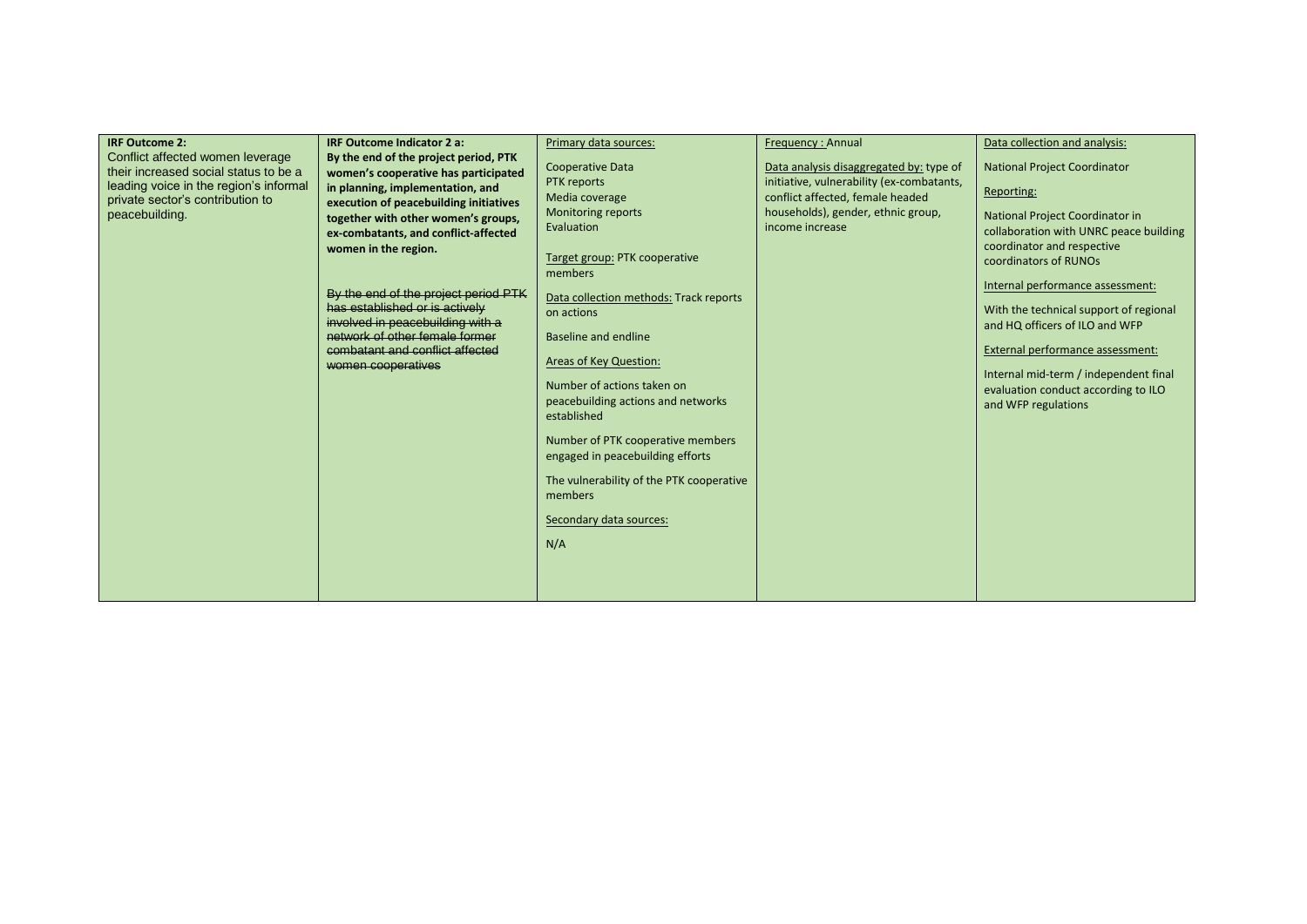| <b>IRF Outcome Indicator 2b:</b><br>Positive change in attitudes and<br>perceptions of ex-combatants toward<br>conflict affected women society at<br>large (defined as, conflict-affected<br>women, other cooperatives, and local<br>authorities)<br>N/A | Primary data sources:<br>Perception surveys among PTK<br>cooperative members,<br>Target group: PTK cooperative<br>members<br>Data collection methods: Perception<br>surveys<br>Baseline and endline<br><b>Areas of Key Question:</b><br>Ex-combatants' attitude toward society<br>at large (conflict-affected women, other<br>cooperatives, and local authorities.)<br>Secondary data sources: | Frequency: Annual<br>Data analysis disaggregated by:<br>vulnerability (ex-combatants, conflict<br>affected, female headed households),<br>ethnic group, age | Data collection and analysis:<br><b>National Project Coordinator</b><br>Reporting:<br>National Project Coordinator in<br>collaboration with UNRC peace building<br>coordinator and respective<br>coordinators of RUNOs<br>Internal performance assessment:<br>With the technical support of regional<br>and HQ officers of ILO and WFP<br>External performance assessment:<br>Internal mid-term / independent final<br>evaluation conduct according to ILO<br>and WFP regulations |
|----------------------------------------------------------------------------------------------------------------------------------------------------------------------------------------------------------------------------------------------------------|------------------------------------------------------------------------------------------------------------------------------------------------------------------------------------------------------------------------------------------------------------------------------------------------------------------------------------------------------------------------------------------------|-------------------------------------------------------------------------------------------------------------------------------------------------------------|-----------------------------------------------------------------------------------------------------------------------------------------------------------------------------------------------------------------------------------------------------------------------------------------------------------------------------------------------------------------------------------------------------------------------------------------------------------------------------------|
|----------------------------------------------------------------------------------------------------------------------------------------------------------------------------------------------------------------------------------------------------------|------------------------------------------------------------------------------------------------------------------------------------------------------------------------------------------------------------------------------------------------------------------------------------------------------------------------------------------------------------------------------------------------|-------------------------------------------------------------------------------------------------------------------------------------------------------------|-----------------------------------------------------------------------------------------------------------------------------------------------------------------------------------------------------------------------------------------------------------------------------------------------------------------------------------------------------------------------------------------------------------------------------------------------------------------------------------|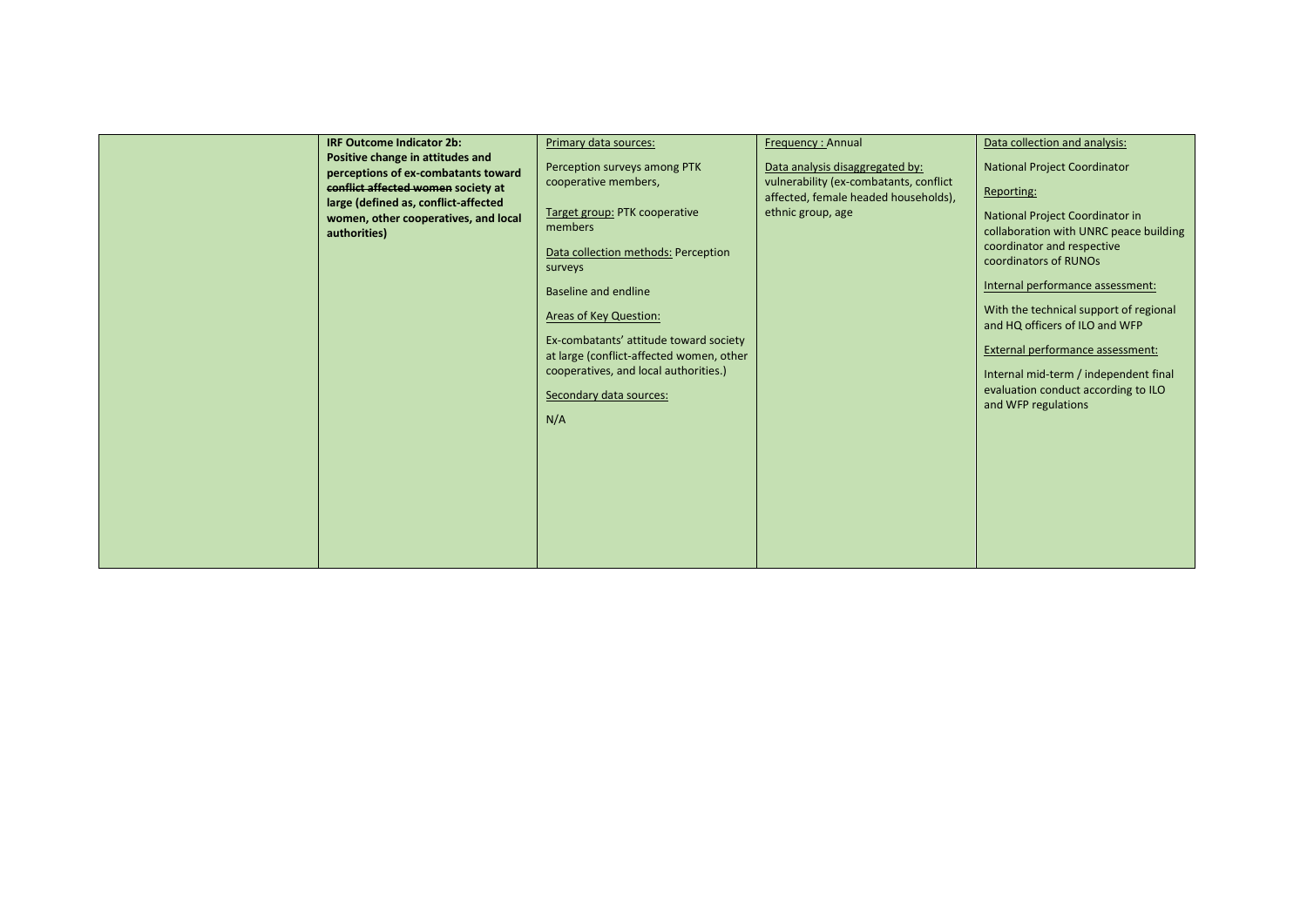|                                                                        | <b>IRF Outcome Indicator 2c</b>                                                                                                                                                                                                                               | Primary data sources:                                                                                                                                                                                                                                                                                               | Frequency: Annual                                                             | Data collection and analysis:                                                                                                                                                                                                                                                                                                                                                               |
|------------------------------------------------------------------------|---------------------------------------------------------------------------------------------------------------------------------------------------------------------------------------------------------------------------------------------------------------|---------------------------------------------------------------------------------------------------------------------------------------------------------------------------------------------------------------------------------------------------------------------------------------------------------------------|-------------------------------------------------------------------------------|---------------------------------------------------------------------------------------------------------------------------------------------------------------------------------------------------------------------------------------------------------------------------------------------------------------------------------------------------------------------------------------------|
|                                                                        | <b>New business partnerships developed</b>                                                                                                                                                                                                                    | Database managed by the cooperative                                                                                                                                                                                                                                                                                 | Data analysis disaggregated by: type of                                       | <b>National Project Coordinator</b>                                                                                                                                                                                                                                                                                                                                                         |
|                                                                        | between PTK cooperative with<br>partners from different ethnic groups                                                                                                                                                                                         | for information on business                                                                                                                                                                                                                                                                                         | organization, gender, ethnic group,                                           |                                                                                                                                                                                                                                                                                                                                                                                             |
|                                                                        |                                                                                                                                                                                                                                                               | partnerships developed                                                                                                                                                                                                                                                                                              | relationship                                                                  | Reporting:                                                                                                                                                                                                                                                                                                                                                                                  |
|                                                                        | Positive change in attitudes, behaviour<br>and perceptions among new business<br>partners (who have developed<br>partnerships with PTK women's<br>cooperative), business clients, chamber<br>of commerce, toward ex-combatants<br>and conflict affected women | Perception surveys<br>Target group: business partners,<br>business clients, chamber of commerce<br>Data collection methods: track reports<br>on action<br>Baseline and endline<br>Areas of Key Question:<br>Number of new businesses, perception,<br>attitude, behavioral changes<br>Secondary data sources:<br>N/A |                                                                               | National Project Coordinator in<br>collaboration with UNRC peace building<br>coordinator and respective<br>coordinators of RUNOs<br>Internal performance assessment:<br>With the technical support of regional<br>and HQ officers of ILO and WFP<br>External performance assessment:<br>Internal mid-term / independent final<br>evaluation conduct according to ILO<br>and WFP regulations |
|                                                                        |                                                                                                                                                                                                                                                               |                                                                                                                                                                                                                                                                                                                     |                                                                               |                                                                                                                                                                                                                                                                                                                                                                                             |
| IRF Output 2.1:<br>The women's cooperative gains the                   | IRF Output Indicator 2.1.1:<br>By the end of the project PTK are                                                                                                                                                                                              | Primary data sources:                                                                                                                                                                                                                                                                                               | Frequency: Annual                                                             | Data collection and analysis:                                                                                                                                                                                                                                                                                                                                                               |
| knowledge and understanding, skills                                    | recognized local /<br>regional                                                                                                                                                                                                                                | Cooperative Data                                                                                                                                                                                                                                                                                                    | Data analysis disaggregated by: type of<br>organization, gender, ethnic group | <b>National Project Coordinator</b>                                                                                                                                                                                                                                                                                                                                                         |
| and insights on peacebuilding;<br>together with the access and         | champions/advocates of a relevant<br>peace related issue (such as GBV or                                                                                                                                                                                      | Target group: business peers,                                                                                                                                                                                                                                                                                       |                                                                               | Reporting:                                                                                                                                                                                                                                                                                                                                                                                  |
| opportunity to share lessons and                                       | female former combatant rights)                                                                                                                                                                                                                               | regional/local government and civil                                                                                                                                                                                                                                                                                 |                                                                               | National Project Coordinator in                                                                                                                                                                                                                                                                                                                                                             |
| experiences with other peacebuilding                                   |                                                                                                                                                                                                                                                               | society actors                                                                                                                                                                                                                                                                                                      |                                                                               | collaboration with UNRC peace building                                                                                                                                                                                                                                                                                                                                                      |
| empowerment<br>women's<br>and                                          |                                                                                                                                                                                                                                                               | Data collection methods:                                                                                                                                                                                                                                                                                            |                                                                               | coordinator and respective                                                                                                                                                                                                                                                                                                                                                                  |
| networks throughout Sri Lanka in<br>order to enhance their own role in |                                                                                                                                                                                                                                                               |                                                                                                                                                                                                                                                                                                                     |                                                                               | coordinators of RUNOs                                                                                                                                                                                                                                                                                                                                                                       |
| building sustainable peace.                                            |                                                                                                                                                                                                                                                               | <b>Baseline and endline</b>                                                                                                                                                                                                                                                                                         |                                                                               | Internal performance assessment:                                                                                                                                                                                                                                                                                                                                                            |
|                                                                        |                                                                                                                                                                                                                                                               | Areas of Key Question:                                                                                                                                                                                                                                                                                              |                                                                               | With the technical support of regional                                                                                                                                                                                                                                                                                                                                                      |
|                                                                        |                                                                                                                                                                                                                                                               | Extent to which the cooperative is                                                                                                                                                                                                                                                                                  |                                                                               | and HQ officers of ILO and WFP                                                                                                                                                                                                                                                                                                                                                              |
|                                                                        |                                                                                                                                                                                                                                                               | recognized as a significant actor by the                                                                                                                                                                                                                                                                            |                                                                               |                                                                                                                                                                                                                                                                                                                                                                                             |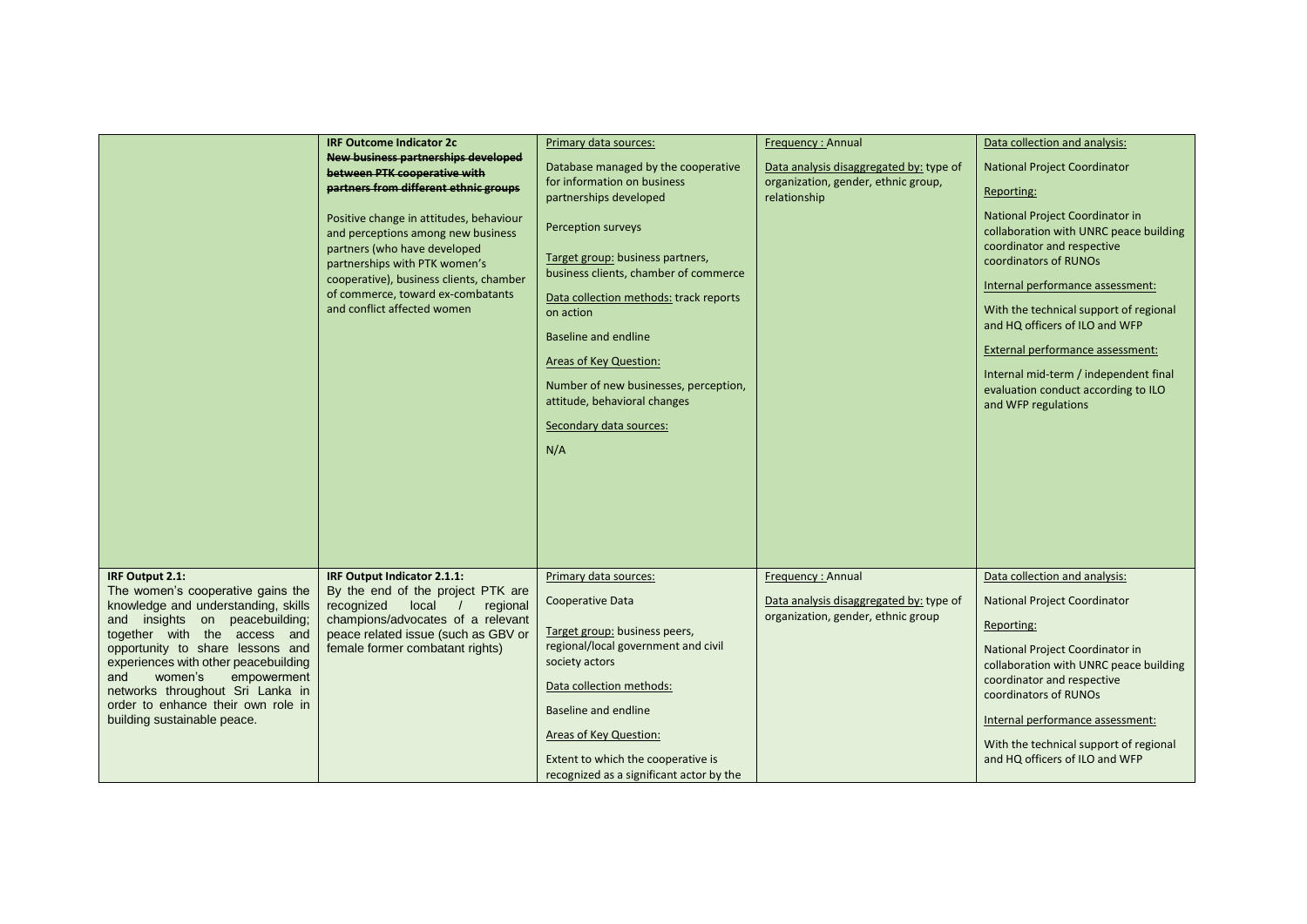|                                                                                                                                                                                                                                             | local stakeholders (business peers,<br>local, regional government)<br>Secondary data sources:<br>Data collected by the PTK women's<br>cooperative on Number of meetings<br>held between the cooperative and local<br>stakeholders |                                                                                                                                                                      | External performance assessment:<br>Internal mid-term / independent final<br>evaluation conduct according to ILO<br>and WFP regulations                                                                                                                                                                                                                                                                                                                                          |
|---------------------------------------------------------------------------------------------------------------------------------------------------------------------------------------------------------------------------------------------|-----------------------------------------------------------------------------------------------------------------------------------------------------------------------------------------------------------------------------------|----------------------------------------------------------------------------------------------------------------------------------------------------------------------|----------------------------------------------------------------------------------------------------------------------------------------------------------------------------------------------------------------------------------------------------------------------------------------------------------------------------------------------------------------------------------------------------------------------------------------------------------------------------------|
| IRF Output Indicator 2.1.2:<br>By the end of the project at least 50%<br>of PTK's members can articulate an<br>accurate understanding of, and<br>coherent views on, local, regional<br>and national peace related issues<br>and mechanisms. | Primary data sources:<br>Cooperative Data<br>Target group: members of the PTK<br>women's cooperative<br>Data collection methods: Focus group<br>discussions<br>Baseline and endline<br>Secondary data sources:<br>N/A             | Frequency: One time<br>Data analysis disaggregated by: type of<br>action, number of members of the<br>cooperative participating, coverage of<br>peacebuilding action | Data collection and analysis:<br><b>National Project Coordinator</b><br>Reporting:<br>National Project Coordinator in<br>collaboration with UNRC peace building<br>coordinator and respective<br>coordinators of RUNOs<br>Internal performance assessment:<br>With the technical support of regional<br>and HQ officers of ILO and WFP<br>External performance assessment:<br>Internal mid-term/ independent final<br>evaluation conduct according to ILO<br>and WFP regulations |